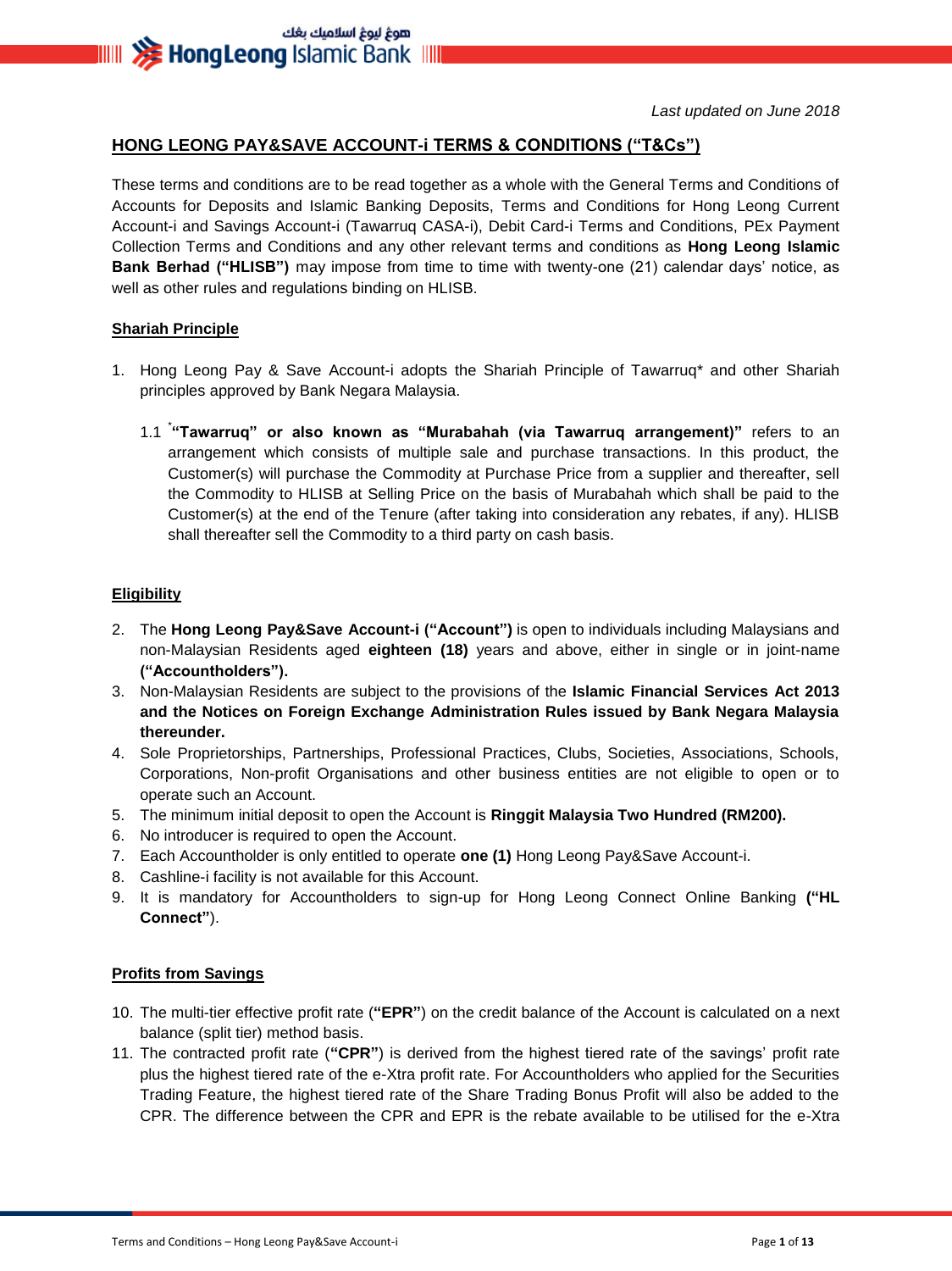Profit and Bonus Profit features. In the event the rebate amount is exhausted, no e-Xtra/bonus profit will be granted to Accountholders.

- 12. Profit is calculated and accrued daily based on each end of day balance (excluding float) and credited on the last day of every quarter into the Account (i.e. 31 March, 30 June, 30 September and 31 December) or on the day the Account is closed.
- 13. In the event the Account is closed prior to the next profit crediting date, the accrued profit (based on the number of days the account remained active from the last profit crediting date) will be credited on the day the Account is closed.
- 14. The latest profit rates can be obtained at HLISB's corporate website [www.hlisb.com.my](http://www.hlisb.com.my/) ("HLISB Website").

#### **e-Xtra Profit on e-Payment**

- 15. Accountholders are eligible for e-Xtra Profit subject to making the required numbers of e-Payment and/or PEx transaction for the month and paid from the Account or from the Hong Leong Debit Card-i **("Debit Card-i")** that is tagged as retail purchases to the Account**.**
- 16. e-Payments and PEx transactions that are eligible for the e-Xtra Profit are defined as follows **("Eligible e-Payments"):-**

| <u>No.</u>     | <b>Eligible e-Payments</b>                                                                                                                                                                                                                                      | <b>Mode of Payment</b>  | <b>Minimum</b><br><b>Transaction</b><br><b>Amount</b> |
|----------------|-----------------------------------------------------------------------------------------------------------------------------------------------------------------------------------------------------------------------------------------------------------------|-------------------------|-------------------------------------------------------|
| 1              | Credit Card/-i                                                                                                                                                                                                                                                  | Account                 | <b>RM300</b>                                          |
| $\mathbf{2}$   | Car / House / Personal Financing / Loan                                                                                                                                                                                                                         | Account                 | RM300                                                 |
| 3              | <b>Utility Bills</b><br>(Eg. Astro, SYABAS, TENAGA, Indah<br>Water, Majlis Perbandaran &<br>Majlis<br>Bandaraya)                                                                                                                                                | Account or Debit Card-i | RM100                                                 |
| 4              | Telecommunications<br>DIGI,<br>TMNet.<br>(Eg. Maxis, Celcom,<br>Telekom & Redtone)                                                                                                                                                                              | Account or Debit Card-i | RM100                                                 |
| 5              | Takaful / Insurance<br>(Refer to Appendix 1 for full list)<br>(Eg. AIA, Prudential, HLA, Allianz, AFA<br>Affin, Great Eastern Life, Kurnia, Tokio<br>Marine, Mitsui Sumitomo, Manulife, ING,<br>ETIQA, Oriental Capital, MCIS Zurich,<br>Syarikat Takaful etc.) | Account or Debit Card-i | RM100                                                 |
| 6              | Interbank GIRO ("IBG")                                                                                                                                                                                                                                          | Account                 | <b>RM100</b>                                          |
| $\overline{7}$ | <b>HL Connect Bill Payment</b><br>(Refer to Appendix 2 for full list of<br>registered payee corporations)                                                                                                                                                       | Account                 | RM100                                                 |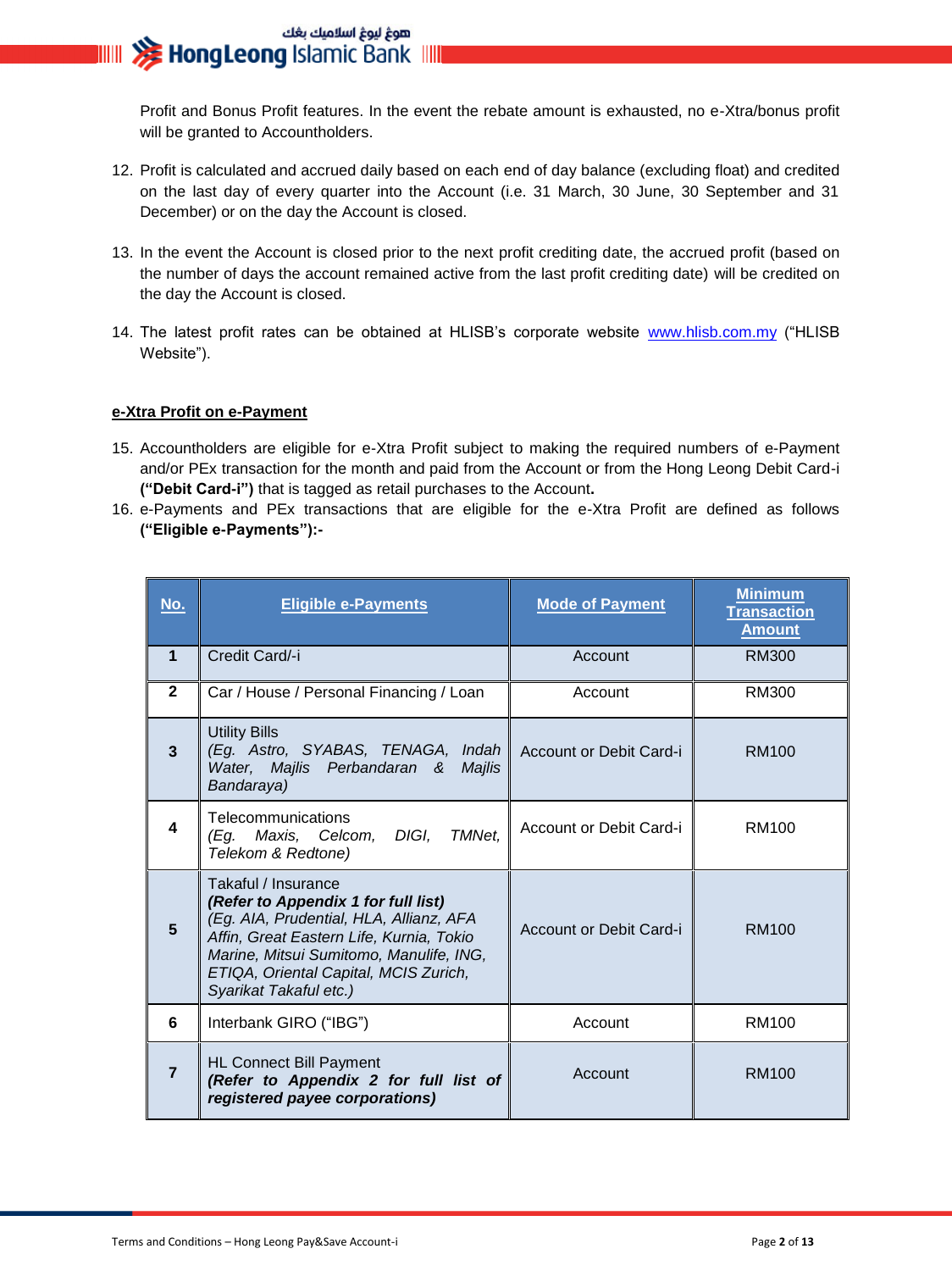| 8 | <b>MEPS FPX</b><br>(Direct Debit via online to registered<br>merchants)                     | Account | RM100             |
|---|---------------------------------------------------------------------------------------------|---------|-------------------|
| 9 | <b>PEx - Payment Express</b><br><b>PEx Internet Collection</b><br><b>PEx ATM Collection</b> | Account | RM <sub>100</sub> |

- 17. Transfer of funds between Hong Leong Savings or Current Account/-i including **third (3rd)** party and inter-branch transfer within HLISB/HLB and PEx – Direct HLISB/HLB Account are not considered as Eligible e-Payments.
- 18. e-Xtra Profit is awarded by tiered basis based on the following successful Eligible e-Payments performed for the month as follows:-

| No. of Eligible e-Payments paid<br>successfully per month | Profit Rates p.a.* |
|-----------------------------------------------------------|--------------------|
| 4 - 6                                                     | 0.50%              |
| $7 - 9$                                                   | 0.75%              |
| $10 - 14$                                                 | 1.00%              |
| 15 and above                                              | 1.90%              |

\*Profit rates are subject to change

19. e-Xtra Profit is calculated based on the **Daily Average Balance ("DAB")** of the Account at the end of the month.

#### **e-Xtra Profit = DAB x Time (T) x Rate (R)**

#### **Where:**

| DAB      | $=$ Total end-day ledger balance / Total number of days in the month                            |
|----------|-------------------------------------------------------------------------------------------------|
| Time (T) | $=$ Number of days in the month / Number of days in the year, based on 365 day<br>calendar year |
| Rate (R) | $=$ e-Xtra Profit Rates based on the number of successful Eligible e-Payments                   |

- 20. e-Xtra Profit is calculated at month end and credited on the **first (1st)** day of the following month.
- 21. Unsuccessful or reversal of Eligible e-Payments due to any reasons shall be offset against the number of successful Eligible e-Payments in the following month.
- 22. In the event the Account is closed prior to the next e-Xtra Profit crediting date, Accountholder is agreeable to waive the e-Xtra Profit (if any).
- 23. Accountholders may perform the Eligible e-Payments by signing up for a monthly **Standing Instruction ("SI")** or make a **one (1)** time payment through the following **e-Payment** channels:-
	- (i) HL Connect;
	- (ii) Mobile Banking;
	- (iii) ATM;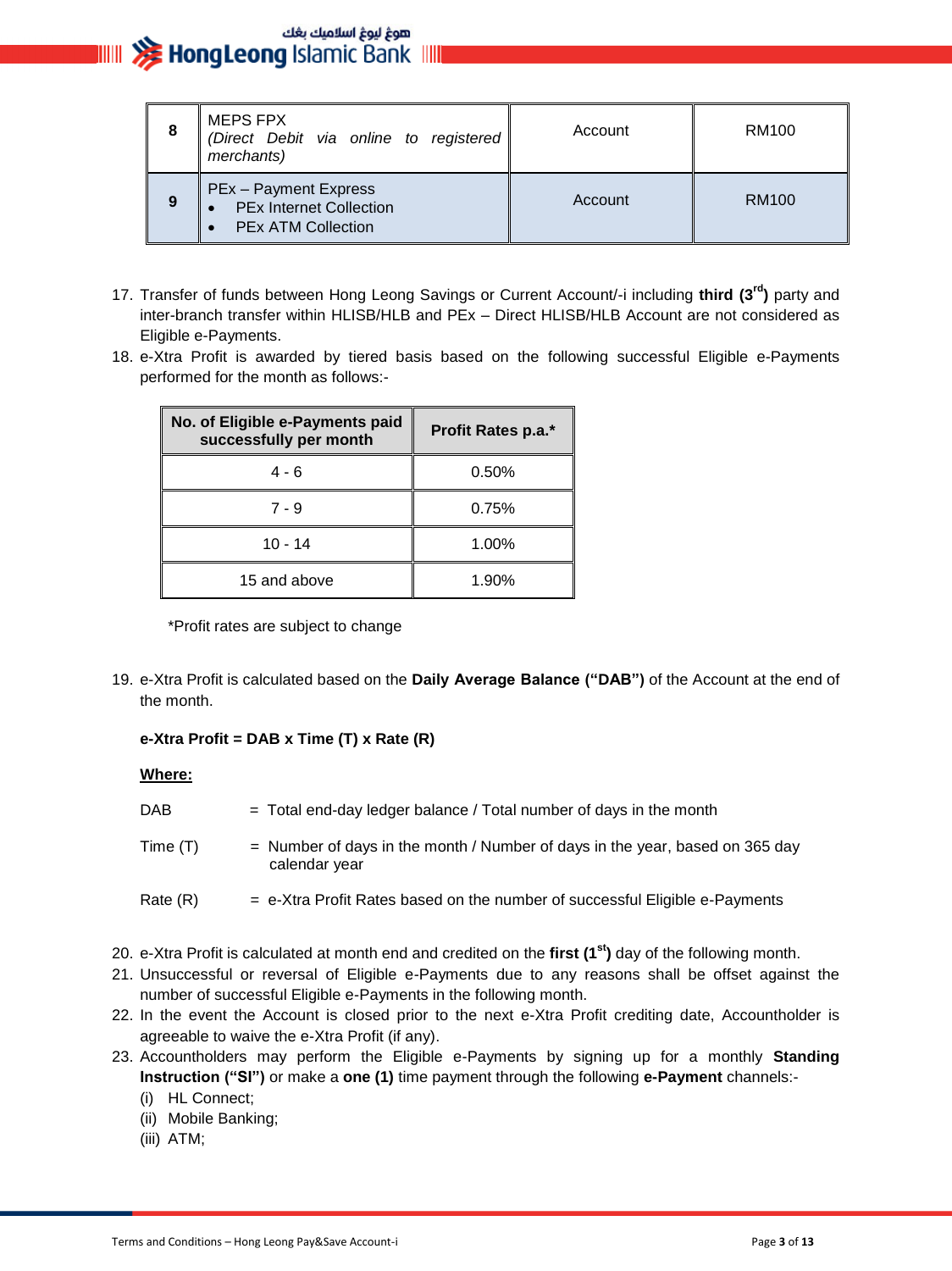- (iv) IVR;
- (v) Over-the-counter *(To sign up for SI only at domicile branch)*; and
- (vi) Direct Debit from merchants.
- 24. The transaction limit for e-Payment is controlled by the daily limit set. Accountholders may change the daily limit via HLISB/HLB website, phone banking or visit any of our branches nationwide.

#### **Debit Card-i Bonus Profit**

- 25. Accountholders are eligible for Debit Card-i Bonus Profit subject to making a minimum of **one (1)** successful Debit Card retail transaction from the Hong Leong Debit Card-i that is tagged to the Account as a retail purchase account.
- 26. To qualify for the Debit Card-i Bonus Profit, each transaction must be successfully posted with a minimum spend of Ringgit Malaysia Thirty (RM30) in a single receipt.
- 27. Maximum Debit Card-i Bonus Profit is capped at RM30 per month.
- 28. Debit Card-i Bonus Profit is awarded on tiered basis based on the number of successful Debit Card-i retail transaction performed for the month as follows:

| No. of Debit Card-i<br><b>Transactions in a</b><br>month | <b>Bonus Profit</b><br>Rates p.a. * |
|----------------------------------------------------------|-------------------------------------|
|                                                          | 0.12%                               |
|                                                          | 0.24%                               |
|                                                          | 0.36%                               |
|                                                          | 0.48%                               |
| 5 and above                                              | 0.80%                               |

\*Bonus Profit Rates are subject to change

29. Debit Card-i retail transactions that are eligible for the Debit Card-i Bonus Profit are defined as follows **("Eligible Transactions"):**

| No. | <b>Eligible Transactions</b> | <b>Minimum Spending</b><br>per Transaction |
|-----|------------------------------|--------------------------------------------|
|     | Petrol                       |                                            |
| 2   | Shopping                     |                                            |
| 3   | Grocery                      | RM30                                       |
|     | Restaurant                   |                                            |
| 5   | Other Debit Card-i Usage     |                                            |

30. The more Eligible Transactions made in a month, the higher the Debit Card-i Bonus Profit earned.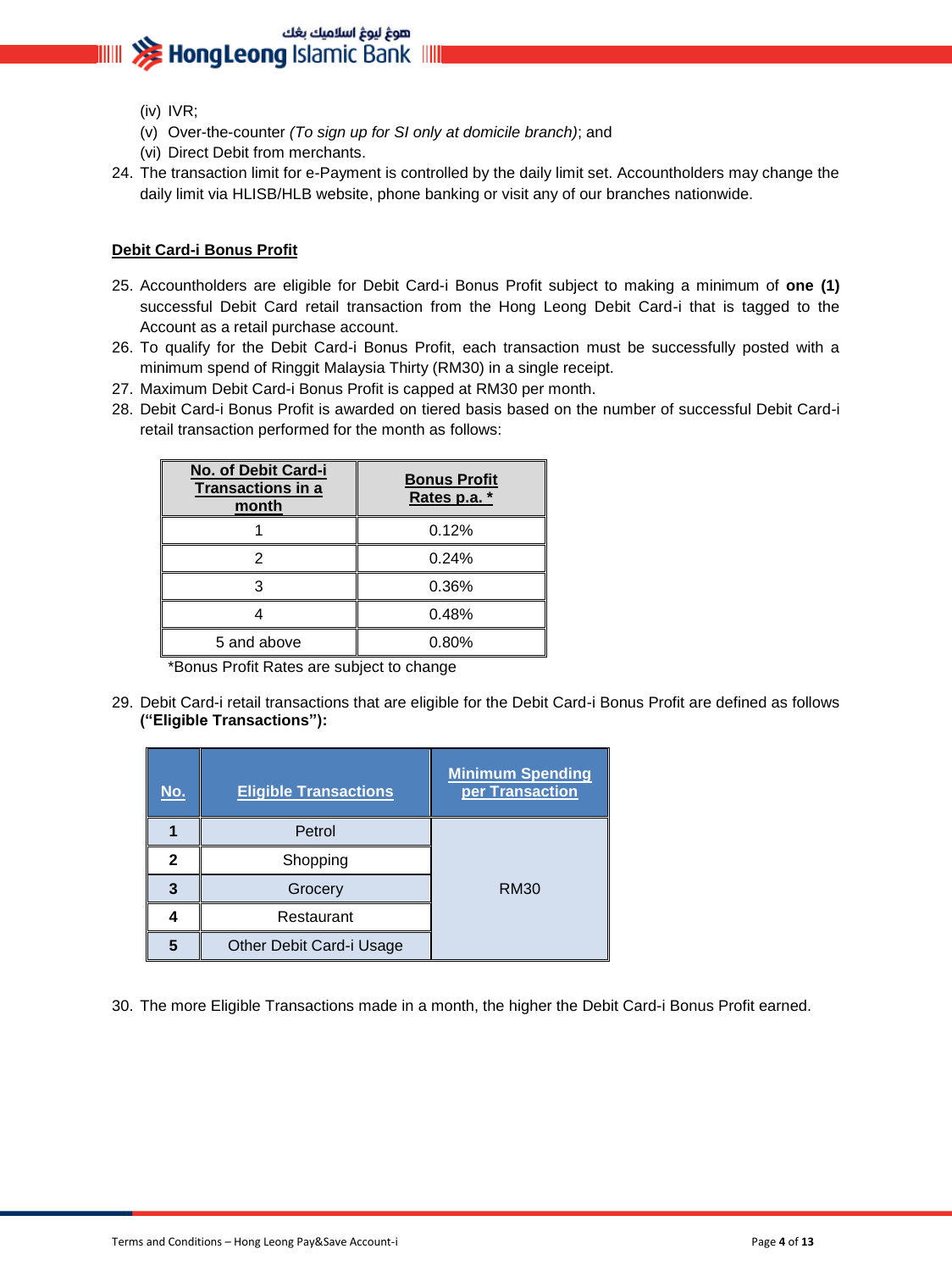## هوغ ليوغ اسلاميك بغك **IIIII >>>>> HongLeong** Islamic Bank IIIII

31. Debit Card-i Bonus Profit is calculated based on the **Daily Average Balance ("DAB")** of the Account at the end of the month.

**Debit Card-i Bonus Profit = DAB x Time (T) x Rate (R)** 

|  | ۷h<br>۱er |  |
|--|-----------|--|
|  |           |  |

| DAB      | $=$ Total ledger end-day balance / Total number of days in the month                              |
|----------|---------------------------------------------------------------------------------------------------|
| Time (T) | $=$ Number of days in the month / Number of days in the year, based on a 365 day<br>calendar year |
| Rate (R) | = Debit Card-i Bonus Profit Rates based on the number of successful Eligible                      |

- **Transactions**
- 32. Debit Card-i Bonus Profit is calculated at month end and credited on the **first (1st)** day of the following month.
- 33. Unsuccessful or reversal of Eligible Transactions due to reasons shall be offset against the number of successful Debit Card-i Transactions in the following month.
- 34. In the event the Account is closed prior to the next Debit Card-i Bonus Profit crediting date, Accountholder is agreeable to waive the Debit Card-i Bonus Profit (if any).

#### **Securities Trading Feature**

The following sets out certain terms, conditions and definitions that will apply to Accountholders who have applied for the Securities Trading Feature ("Securities Trading Terms and Conditions"). In the event of any conflict or inconsistency between the Securities Trading Terms and Conditions and the T&Cs, the Securities Trading Terms and Conditions shall prevail.

- 35. The Securities Trading Feature shall only be available to the Accountholders who have fulfilled the following conditions:
	- a) The Accountholders have registered for HL Connect and applied for the Securities Trading Feature;
	- b) The Accountholders have opened a HLeBroking Trading Account **("Trading Account"**) with Hong Leong Investment Bank Berhad **("HLIB"**) and a Central Depository System account **("CDS Account"**) through HLIB which are to be linked to the Account, for the purpose of trading in securities in Bursa Malaysia Securities Berhad ("**Bursa Malaysia")** and / or other approved securities exchanges as determined by HLISB from time to time **("Approved Securities"**);
	- c) The Account shall be linked to the Trading Account and CDS Account; and
	- d) All dealings in the Approved Securities shall be executed through HLIB by way of HLIB's electronic investor services known as HLeBroking **("HLeBroking Services"**) and accessed through HL Connect. The link to HLeBroking Services will be made available in HL Connect as an alternative means for the Accountholder to access HLeBroking Services.
- 36. Any purchase of the Approved Securities by the Accountholder by way of the Trading Account opened pursuant to Clause 34 above shall be subject to Available Funds (as defined in Clause 36 below).
- 37. **"Available Funds"** shall mean the sum of monies standing to the credit of the Account and available for utilisation by the Accountholder, which shall include the use of the Available Funds for the purpose of purchasing Approved Securities through HLIB.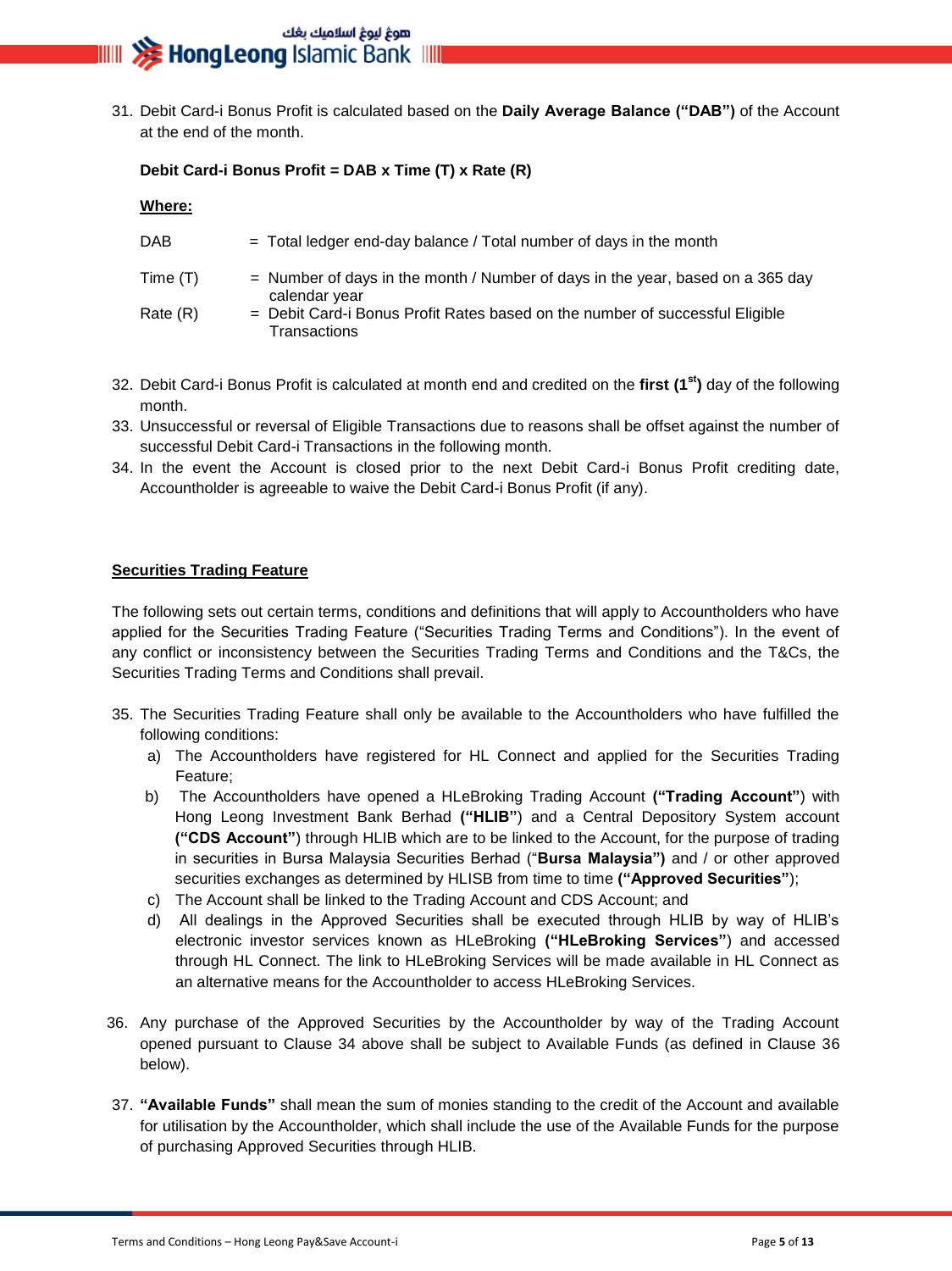- 38. The Available Funds in the Account are to be dealt with in the following manner :-
	- 38.1 Trading Limit for purchase of Approved Securities
		- (a) The trading limit which shall be made available to the Accountholder to purchase Approved Securities through HLeBroking Services shall be calculated and determined by HLISB, based on the Available Funds **("Trading Limit"**), taking into account estimated brokerage and other costs related to the purchase of Approved Securities **("Transaction Costs"**).
		- (b) The Trading Limit will vary from time to time based on the available credit balance in the Account and HLISB's computation and determination of the Trading Limit shall be final and conclusive.
		- (c) For avoidance of doubt, any securities sold by the Accountholder through the Trading Account will not be taken into account by HLISB when determining the Trading Limit prior to the relevant settlement date for such sale.
		- (d) Without prejudice to HLISB's rights of calculation and determination as aforesaid, all amounts earmarked for purchase of any Approved Securities (including the Transaction Costs payable) and / or any other banking transactions (including retail spending via Debit Card-i) shall be deducted from and shall not form part of the Available Funds in calculating the Trading Limit.
	- 38.2 Earmarking for purchase order

The Available Funds shall be earmarked upon purchase orders for Approved Securities being made whereby the amount earmarked is equivalent to the total purchase price of the Approved Securities and Transaction Costs. The amount earmarked shall not be made available for withdrawal and / or transfer by the Accountholders until the settlement date in accordance with Bursa Malaysia's Fixed Delivery and Settlement System Rules (**"FDSS Rules"**), whereupon:

- (i) it will be utilised towards settlement of the purchase price and Transaction Costs of the relevant Approved Securities purchased; or
- (ii)the earmark will be released if the purchase order is not matched.
- 38.3 Trade Settlement
	- 38.3.1 Upon settlement date in accordance with the FDSS Rules, HLISB is hereby authorised by the Accountholders to utilise the amount earmarked in the manner set out in Clause 38.2 above as follows:-
		- (a) for settlement of all purchase contract(s) under the Trading Account; and/or
		- (b) for settlement of purchase contracts where the counter(s) due for which the purchase contract has been executed, is/are suspended from trading by the relevant regulatory body for any reason whatsoever.
	- 38.3.2 In the event the earmarked amount is insufficient to settle all the purchase contracts, the Accountholders must settle the difference between the purchase price and Transaction Costs of the relevant Approved Securities purchased (**"Differential Sum"**) before HLISB remits the earmarked amount to HLIB.
	- 38.3.3 In the event that HLISB is advised by HLIB that there are contra losses, debit notes and all expenses reasonably incurred in connection with and in compliance with the terms and conditions governing the Trading Account (**"Contra Losses/Debit Notes"**), HLISB is hereby authorised by the Accountholders to debit the Accountholder's Account for such Contra Losses/Debit Notes as advised by HLIB to HLISB without requiring to obtain the prior written consent of the Accountholders.
	- 38.3.4 Any and all sales proceeds received in respect of the Trading Account shall be credited into the Account in accordance with the FDSS Rules. In the event that HLISB is advised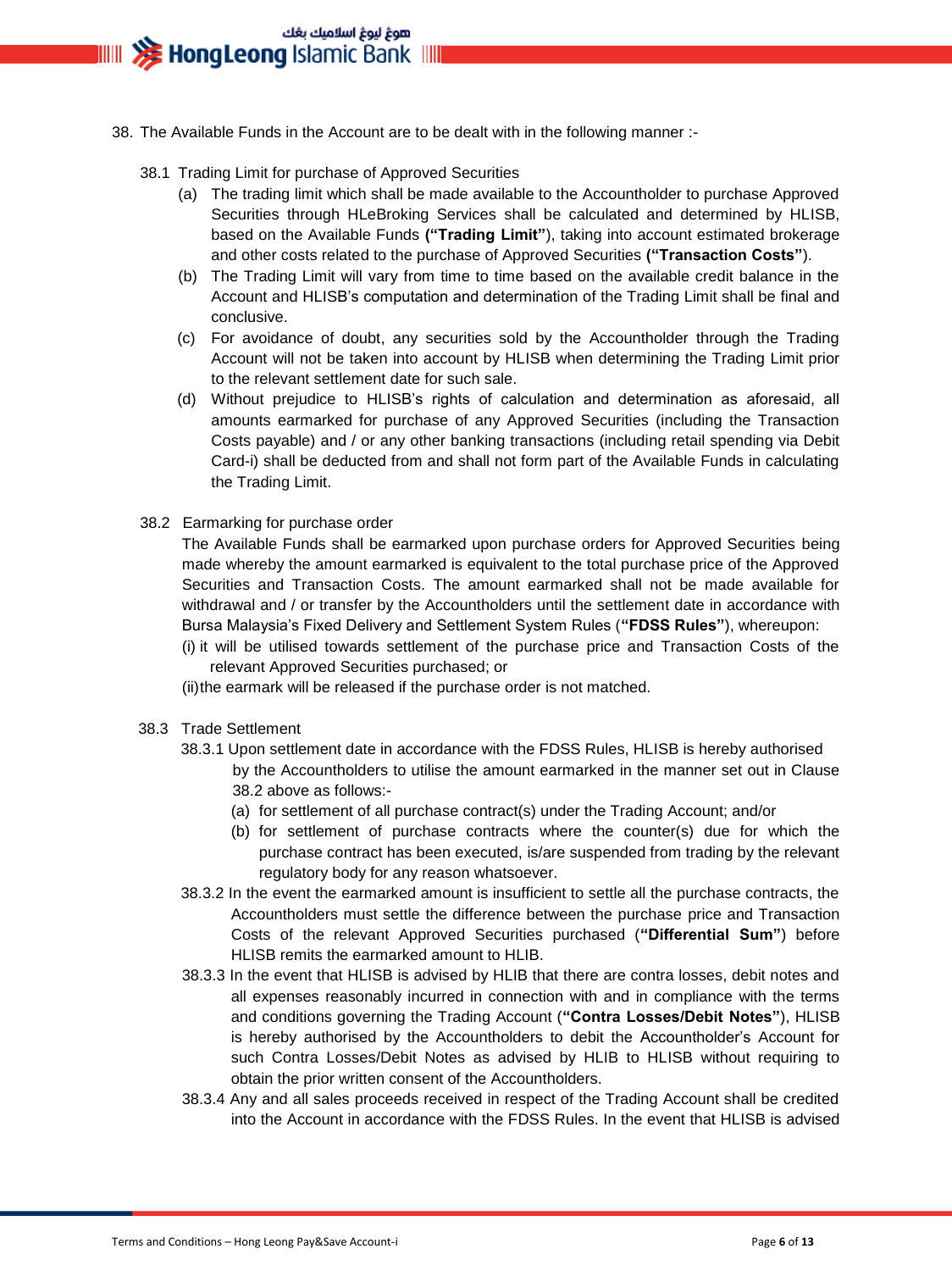هوغ ليوغ اسلاميك بغك **HongLeong Islamic Bank IIII** 

> by HLIB that there are contra gains, such contra gains shall be credited into the Account not later than three (3) days from the date of contra.

- 39. When earmarking the Available Funds upon purchase orders being made by the Accountholders for the purchase of Approved Securities, HLISB shall not be responsible to check and ensure that there are sufficient monies available in the Account after the earmarking as aforementioned, to meet any Standing Instruction(s) that may have been issued by the Accountholders. The Accountholders are solely responsible to ensure there are sufficient monies in the Account to meet the obligation of any Standing Instruction that may have been given to HLISB and HLISB shall not be held liable or responsible or liable for any claims, losses, liabilities, obligations, fines, costs and expenses arising from or in connection with an unsuccessful Standing Instruction.
- 40. Save and except for the following variations applicable to the Accounts, the HLISB General Terms and Conditions of Accounts shall apply to the Account:-
	- 40.1 The operation of an Account held jointly between two (2) or more persons shall be on the basis that any one Accountholder can operate the Account at any time.
- 41. The Accountholders who have successfully subscribed for the Securities Trading Feature hereby irrevocably authorise and permit HLISB, its officers and employees to disclose and furnish all information concerning the Account(s) to HLIB in order to facilitate dealing in the Approved Securities in accordance with the Accountholder's instructions and operation of the Trading Account as well as CDS Account in accordance with the Securities Trading Feature.

#### 42. Share Trading Bonus Profit

- 42.1 Accountholders are eligible for a Share Trading Bonus Profit (as defined in Clause 41.2 below) provided that the Accountholders have made a **minimum of one (1)** successful purchase or sale of Approved Securities through the Trading Account ("Eligible Accountholders").
- 42.2 Bonus profit on the credit balance available in the Account ("Share Trading Bonus Profit") will be awarded to Eligible Accountholders on a tiered basis based on the total amount of trades by the Accountholder in a calendar month ("Total Monthly Traded Amount" or "MTA") as follows:

| <b>Total Monthly Traded</b> | <b>Profit Rates</b> |  |
|-----------------------------|---------------------|--|
| Amount (MTA) (RM)           | p.a.                |  |
| Below RM20,000              | 0.30%               |  |
| RM20,001 to RM30,000        | 0.50%               |  |
| RM30,001 to RM100,000       | 0.70%               |  |
| RM100,000 and above         | 0.90%               |  |

\*Profit Rates are subject to change

42.3 The higher the Total Monthly Traded Amount made in a month, the higher the Share Trading Bonus Profit earned on the credit balance in the Account.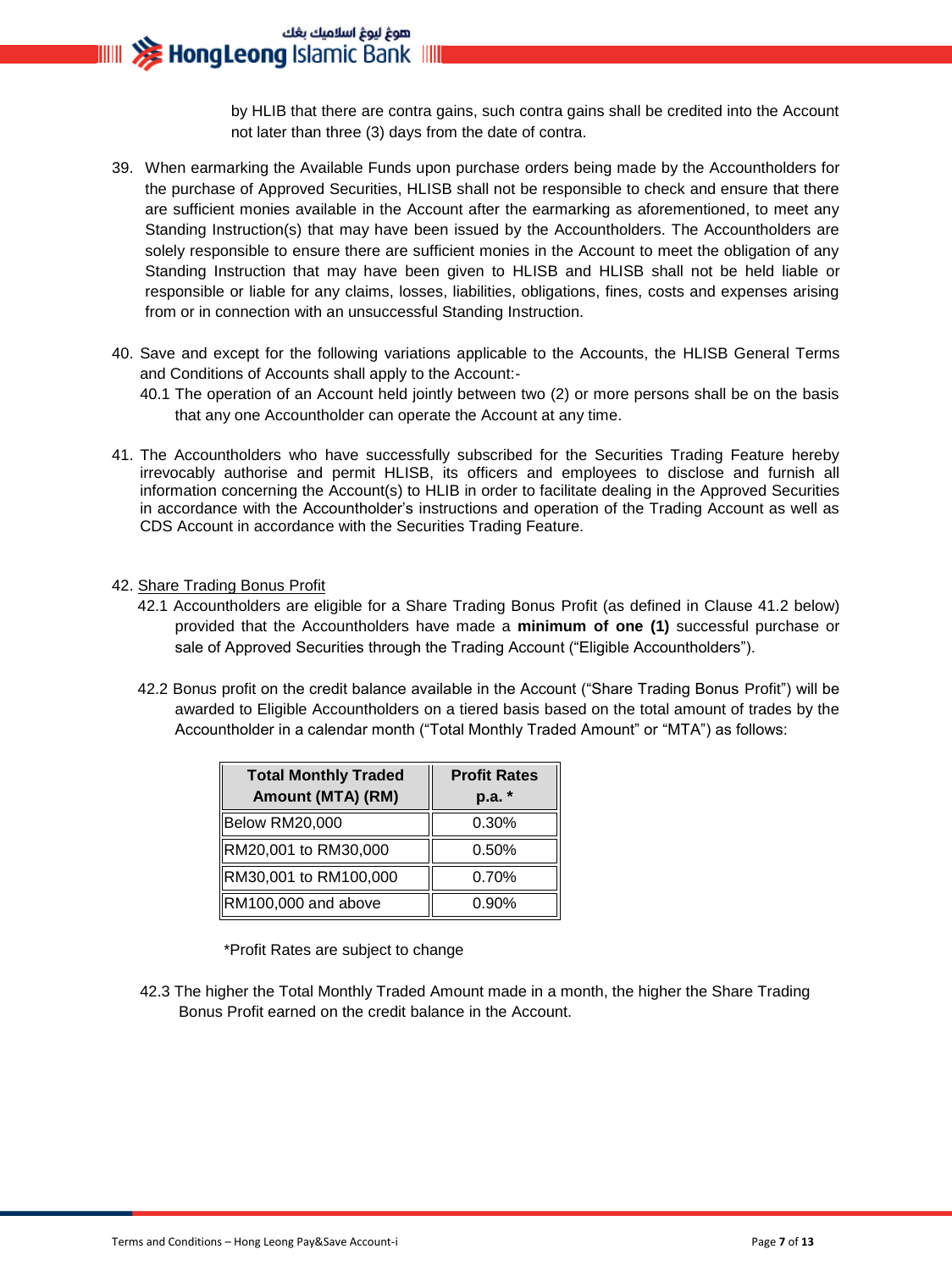42.4 The Share Trading Bonus Profit is calculated based on the **Daily Average Balance ("DAB")**  of the Account as at the end of each calendar month in accordance with the following formula:-

#### **Share Trading Bonus Profit = DAB x Time (T) x Rate (R)**

#### **Where:**

- $DAB = Total end-day leader balance / Total number of days in the month$
- Time  $(T)$  = Number of days in the month / Number of days in the year, based on a 365 day calendar year
- Rate  $(R)$  = Share Trading Bonus Profit based on the Total Monthly Traded Amount (MTA) as at month end
- 42.5 Share Trading Bonus Profit is calculated at month end and credited on the **first (1st) day** of the following month.
- 42.6 In the event the Account is closed prior to the next Share Trading Bonus Profit crediting date, Accountholder is agreeable to waive the Share Trading Bonus Profit (if any).

#### **10% p.a. Bonus Profit ("Bonus Profit")**

- 43. Bonus Profit is only applicable where Accountholders utilise the Account for monthly salary crediting via the **Hong Leong e-Payment Service ("Hong Leong Payroll Account").**
- 44. Bonus Profit is calculated based on EOD balance during the Bonus Period and credited quarterly into the Account (i.e. 1 April, 1 July, 1 October and 1 January).
- 45. Bonus Profit is awarded for **five (5) days** only from **Day 1 to Day 5 ("Bonus Period").**
- 46. **Day 1** is defined as the **first (1st)** salary, wages, bonuses, allowances, medical claims or any amounts credited into the Account via the Hong Leong Payroll Account every month.
- 47. Minimum EOD balance to qualify for the Bonus Profit is **Ringgit Malaysia One Thousand (RM1,000)** and maximum is **Ringgit Malaysia Fifteen Thousand (RM15,000)**.
- 48. For avoidance of doubt, in the event **one (1)** or more days of the EOD balance during the Bonus Period fall below **Ringgit Malaysia One Thousand (RM1,000),** the said days(s) will be excluded from the Bonus Profit calculation.
- 49. In the event the Account is closed prior to the next Bonus Profit crediting date, Accountholder is agreeable to waive the Bonus Profit (if any).
- 50. Bonus Profit rates are subject to change.

#### **Bi-Monthly Statements**

- 51. No passbooks will be issued. Accountholders will be able to view their statements via HL Connect once in every **two (2)** months for the following statement periods:-
	- **1 January 28 / 29 February**
	- $-1$  March  $-30$  April
	- $\blacksquare$  1 May 30 June
	- 1 July 31 August
	- 1 September 31 October
	- 1 November 31 December
- 52. The Account statement is not available for consolidation into the Consolidated Statement of the Hong Leong Current Account One-i.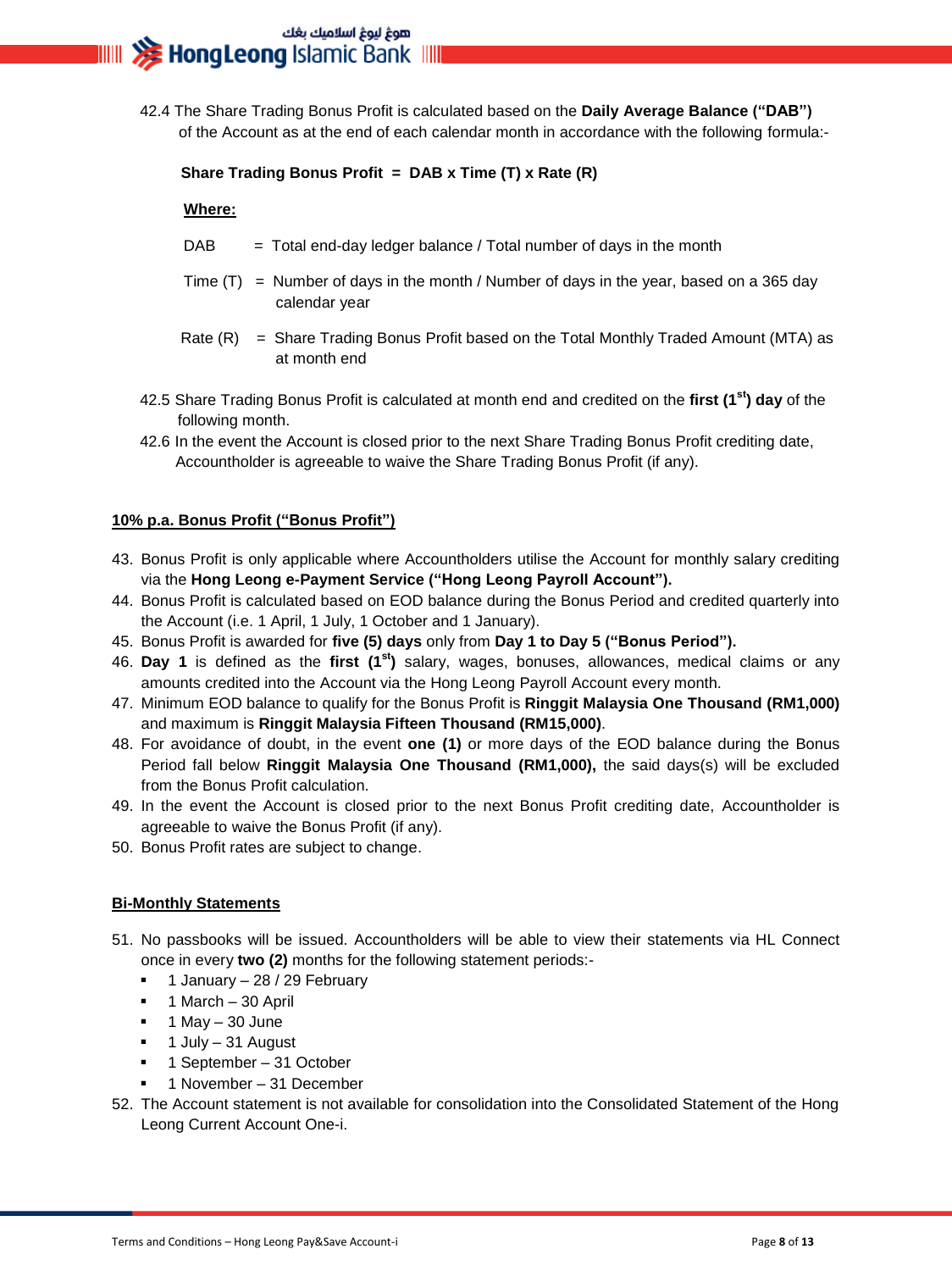# هوغ ليوغ اسلاميك بغك<br>**IIIIII <del>XX</del> HongLeong** Islamic Bank IIIII

- 53. For Accounts with the Securities Trading Feature, the statements of Account will be sent to Accountholders on:-
	- **Monthly basis, upon activation of the Trading Account;**
	- **Bi-monthly basis, upon closure of Trading Account.**

#### **Fees and Charges**

54. The following fees and charges apply to the Account and are subject to the Goods & Services Tax ("GST") where applicable:-

| <b>Description</b>                                                     | <b>Fees and Charges</b>                                                     |  |
|------------------------------------------------------------------------|-----------------------------------------------------------------------------|--|
| All online transactions (IBG, IBT, SI, etc.)                           | As per HL Connect Fees and Charges                                          |  |
| Service Charge (where average balance<br>for half year is below RM200) | RM5 half yearly (June and December)                                         |  |
| <b>Debit Card-i</b>                                                    | Issuance fee waived. All other fees as<br>per Debit Card-i Fees and Charges |  |
| <b>Opening of CDS Account</b>                                          | RM10.00 per account                                                         |  |

55. Standard fees and charges of a Savings Account-i apply.

#### **General**

HLISB reserves the right at any time with **twenty-one (21) calendar days' notice** to add, delete, suspend or vary the terms and conditions contained herein, wholly or in part at its absolute discretion by way of posting on the HLISB website, or in any manner deemed suitable by HLISB. Accountholders agree to access the website at regular time intervals to view the terms and conditions and ensure to be kept upto-date on any changes or variations to the terms and conditions.

**Pay & Save Account-i is eligible for protection by PIDM.**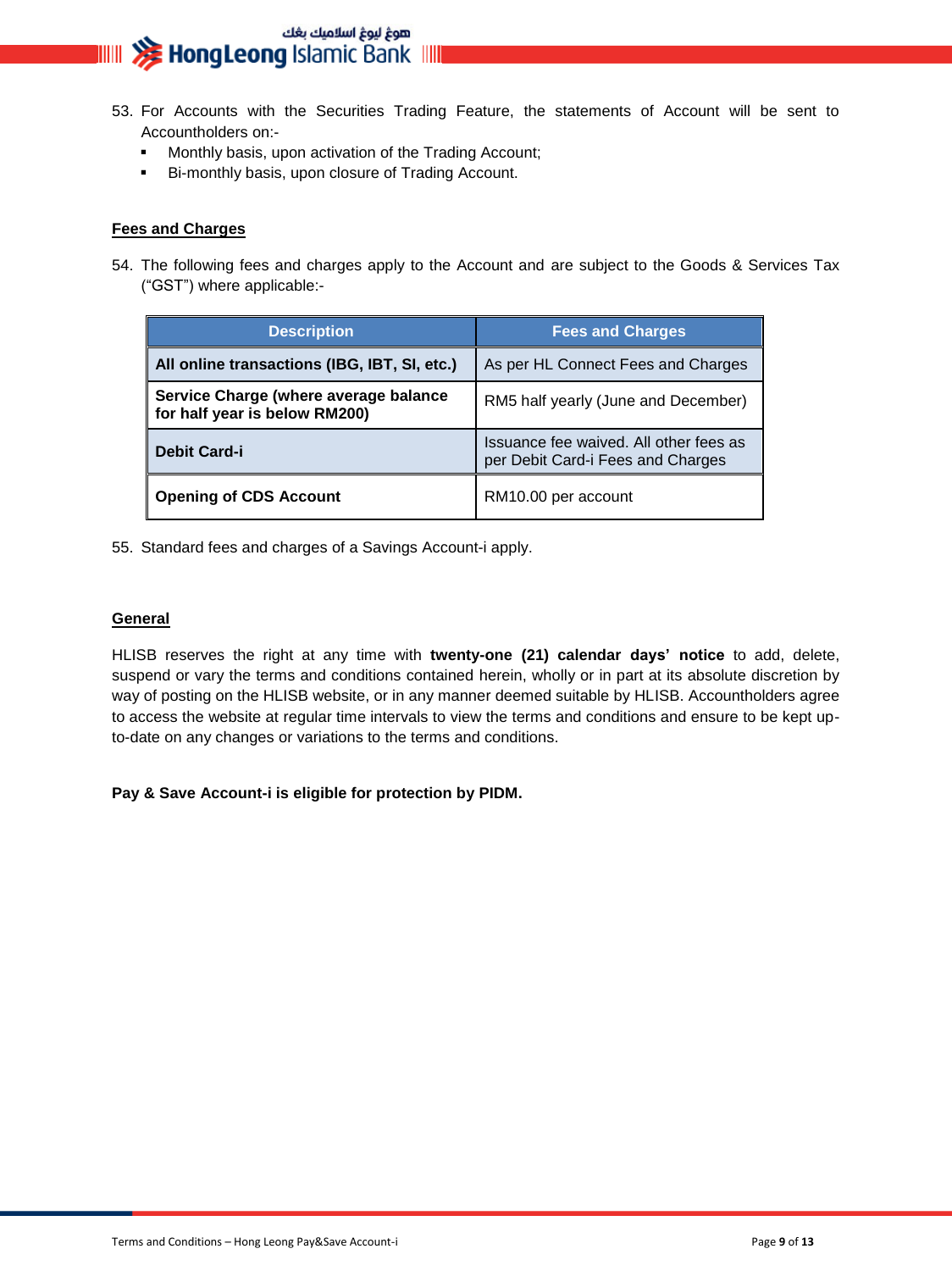#### **Appendix 1**

#### **Takaful / Insurance**

| <b>No</b>               | <b>Full Name</b>                 |
|-------------------------|----------------------------------|
| 1                       | <b>AAMI</b>                      |
| $\overline{2}$          | <b>ALLIANZ</b>                   |
| 3                       | AM ASSURANCE                     |
| $\overline{\mathbf{4}}$ | AMERICAN INTERNATIONAL ASSURANCE |
| 5                       | AXA AFFIN INSURANCE              |
| 6                       | BERJAYA SOMPO INSURANCE          |
| $\overline{7}$          | <b>CIMB AVIVA ASSURANCE</b>      |
| 8                       | <b>ETIQA INSURANCE</b>           |
| 9                       | <b>GREAT EASTERN LIFE</b>        |
| 10                      | HONG LEONG ASSURANCE             |
| 11                      | HONG LEONG TOKIO MARINE          |
| 12                      | <b>ING INSURANCE</b>             |
| 13                      | <b>JERNEH INSURANCE</b>          |
| 14                      | <b>KURNIA INSURANCE</b>          |
| 15                      | LONPAC INSURANCE                 |
| 16                      | MALAYSIAN ASSURANCE ALLIANCE     |
| 17                      | <b>MANULIFE INSURANCE</b>        |
| 18                      | <b>MCIS ZURICH INSURANCE</b>     |
| 19                      | <b>MITSUI SUMITOMO INSURANCE</b> |
| 20                      | MUI CONTINENTAL INSURANCE        |
| 21                      | MULTI-PURPOSE INSURANCE          |
| 22                      | ORIENTAL CAPITAL ASSURANCE       |
| 23                      | <b>OVERSEAS ASSURANCE</b>        |
| 24                      | PACIFIC & ORIENT                 |
| 25                      | PROGRESSIVE INSURANCE            |
| 26                      | PRUDENTIAL ASSURANCE             |
| 27                      | <b>RHB INSURANCE</b>             |
| 28                      | SYARIKAT TAKAFUL (M) BHD         |
| 29                      | THE PACIFIC INSURANCE            |
| 30                      | <b>TOKIO MARINE INSURANS</b>     |
| 31                      | <b>UNI.ASIA LIFE ASSURANCE</b>   |

### **Appendix 2**

### **HL Connect Registered Payee Corporation**

| <b>No</b> | <b>Payee Full Name</b>              | Category   |
|-----------|-------------------------------------|------------|
|           | DEWAN BANDARAYA KUALA LUMPUR (DBKL) | Assessment |
|           | LEMBAGA BIASISWA NEGERI KEDAH       | Assessment |
|           | MAJIS DAERAH SIK                    | Assessment |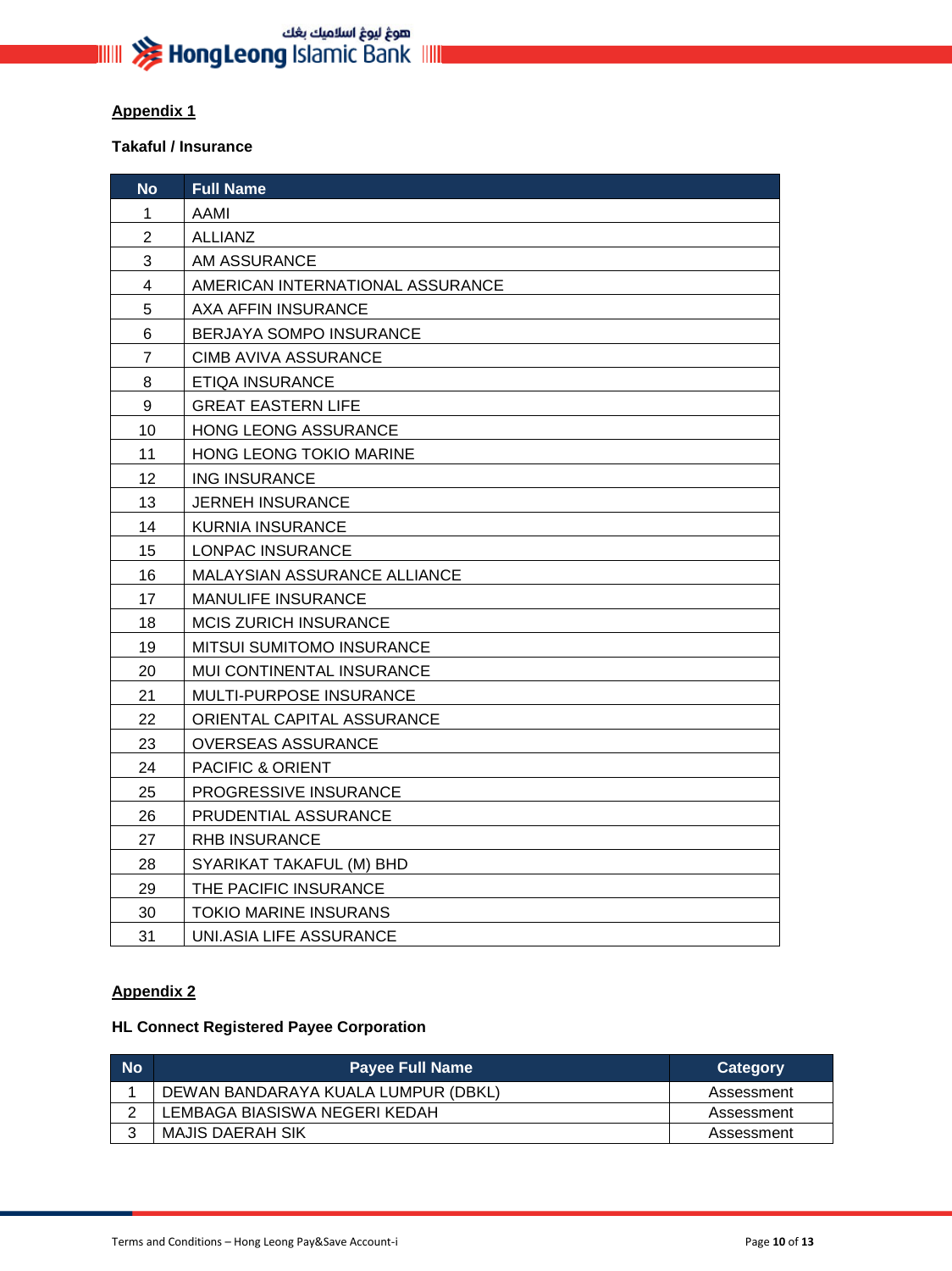| 4              | <b>MAJLIS BANDARAYA IPOH</b>                                                 | Assessment |
|----------------|------------------------------------------------------------------------------|------------|
| 5              | MAJLIS BANDARAYA JOHOR BAHRU                                                 | Assessment |
| 6              | MAJLIS BANDARAYA KUALA TERENGGANU                                            | Assessment |
| $\overline{7}$ | MAJLIS BANDARAYA PETALING JAYA (MBPJ)                                        | Assessment |
| 8              | MAJLIS BANDARAYA SHAH ALAM                                                   | Assessment |
| 9              | <b>MAJLIS DAERAH BALING</b>                                                  | Assessment |
| 10             | MAJLIS DAERAH KEMAMAN                                                        | Assessment |
| 11             | MAJLIS DAERAH PENGKALAN HULU                                                 | Assessment |
| 12             | <b>MAJLIS DAERAH PERAK TENGAH</b>                                            | Assessment |
| 13             | <b>MAJLIS DAERAH YAN</b>                                                     | Assessment |
| 14             | MAJLIS PERBANDARAN AMPANG JAYA (MPAJ)                                        | Assessment |
| 15             | MAJLIS PERBANDARAN BENTONG                                                   | Assessment |
| 16             | MAJLIS PERBANDARAN DUNGUN                                                    | Assessment |
| 17             | MAJLIS PERBANDARAN KAJANG- CUKAI PINTU                                       | Assessment |
| 18             | <b>MAJLIS PERBANDARAN KELANG</b>                                             | Assessment |
| 19             | MAJLIS PERBANDARAN KUBANG PASU                                               | Assessment |
| 20             | <b>MAJLIS PERBANDARAN KULIM</b>                                              | Assessment |
| 21             | <b>MAJLIS PERBANDARAN MANJUNG</b>                                            | Assessment |
| 22             | MAJLIS PERBANDARAN NILAI                                                     | Assessment |
| 23             | MAJLIS PERBANDARAN PORT DICKSON                                              | Assessment |
| 24             | MAJLIS PERBANDARAN PULAU PINANG                                              | Assessment |
| 25             | MAJLIS PERBANDARAN SEBERANG PERAI-CUKAI BANGUNAN                             | Assessment |
| 26             | MAJLIS PERBANDARAN SEBERANG PERAI-CUKAI TANAH                                | Assessment |
| 27             | MAJLIS PERBANDARAN SEBERANG PERAI-KOMPAUN                                    | Assessment |
| 28             | MAJLIS PERBANDARAN SEBERANG PERAI-SEWA GERAI                                 | Assessment |
| 29             | MAJLIS PERBANDARAN SEPANG                                                    | Assessment |
| 30             | MAJLIS PERBANDARAN SUBANG JAYA (MPSBJ)                                       | Assessment |
| 31             | MAJLIS PERBANDARAN SUNGAI PETANI                                             | Assessment |
| 32             | <b>MAJLIS PERBANDARAN TAIPING</b>                                            | Assessment |
| 33             | PEJABAT TANAH & GALIAN NEGERI MELAKA                                         | Assessment |
| 34             | PEJABAT TANAH & GALIAN SELANGOR                                              | Assessment |
| 35             | PEJABAT TANAH & GALIAN WILAYAH PERSEKUTUAN                                   | Assessment |
| 36             | NATIONAL COUNCIL FOR THE BLIND, MALAYSIA                                     | Charities  |
| 37             | PERSATUAN KEBAJIKAN RUMAH GRACE KLANG                                        | Charities  |
|                | PERSATUAN PENJAGAAN KANAK-KANAK CACAT KLANG                                  |            |
| 38             | <b>SELANGOR</b>                                                              | Charities  |
|                |                                                                              |            |
| 39             | AZIO E-PAY SERVICE (M) SDN BHD                                               | Ecommerce  |
| 40             | NB TRAVEL SDN BHD                                                            | Ecommerce  |
| 41             | NETBUILDER (M) SDN BHD                                                       | Ecommerce  |
|                |                                                                              |            |
| 42             | KUTIPAN YAYASAN SARAWAK                                                      | Education  |
| 43             | LEMBAGA KUMPULAN WANG BIASISWA/ PINJAMAN ANAK PERAK                          | Education  |
| 44             | LEMBAGA TABUNG AMANAH BIASISWA DAN PINJAMAN<br>PENUNTUT NEGERI PULAU PINANG  | Education  |
| 45             |                                                                              |            |
|                | MAJLIS AMANAH RAKYAT (MARA)                                                  | Education  |
| 46             | PERBADANAN TABUNG PENDIDIKAN TINGGI NASIONAL (PTPTN)-<br><b>LOAN ACCOUNT</b> | Education  |
| 47             | TABUNG KUMPULAN WANG BIASISWA NEGERI SELANGOR                                | Education  |
| 48             | YAYASAN PAHANG                                                               | Education  |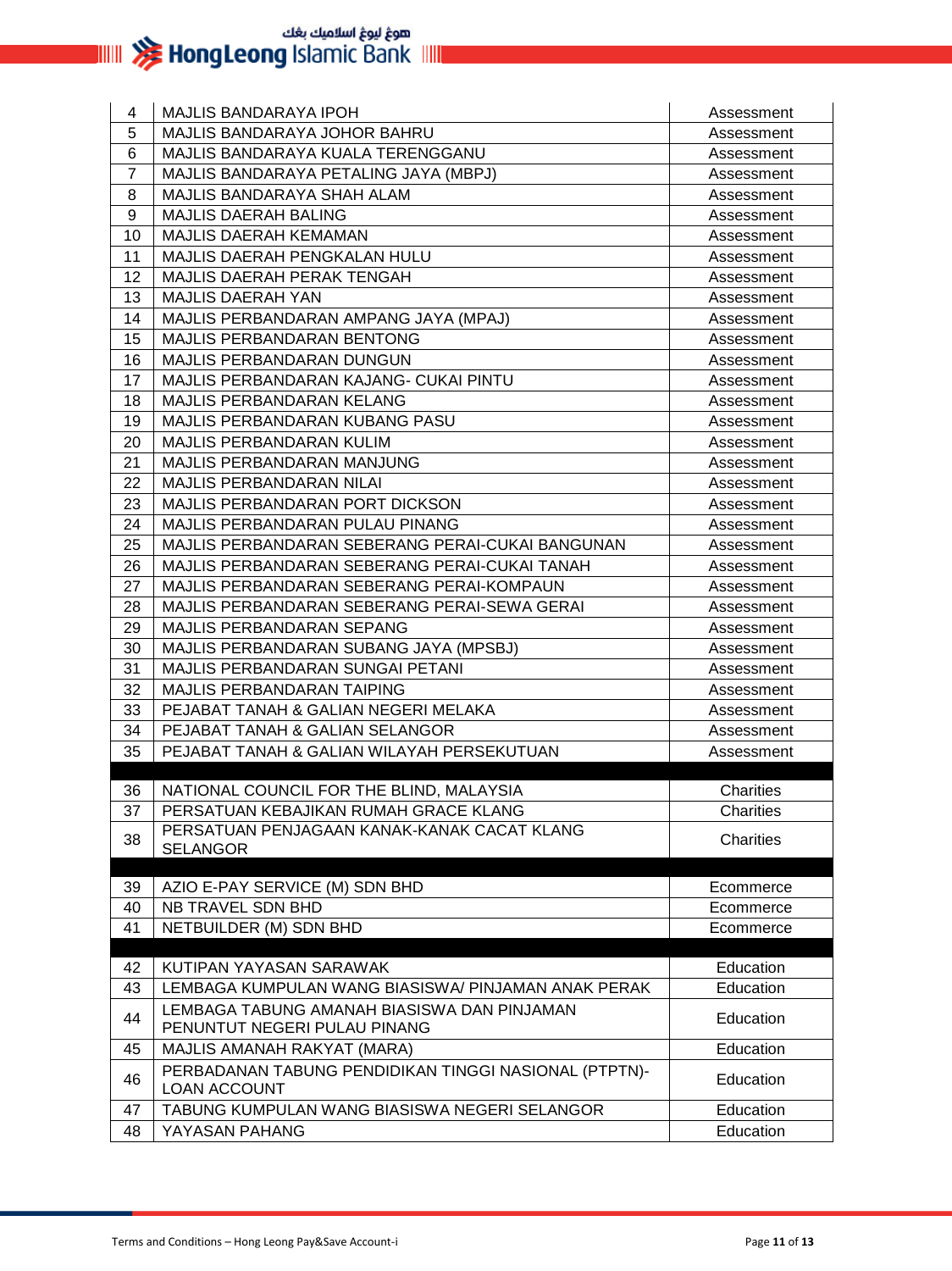| 49 | YAYASAN SABAH                                                  | Education                          |
|----|----------------------------------------------------------------|------------------------------------|
| 50 | YAYASAN SELANGOR                                               | Education                          |
|    |                                                                |                                    |
| 51 | <b>ASTRO</b>                                                   | Entertainment                      |
| 52 | <b>TELELINK</b>                                                | Entertainment                      |
| 53 | AEON CREDIT SERVICES (M) BERHAD                                | E-Shopping                         |
| 54 | <b>BLOOMING FLORIST SDN BHD</b>                                | E-Shopping                         |
| 55 | <b>COURTS MAMMOTH</b>                                          | E-Shopping                         |
| 56 | <b>EGONUTRITIONS SDN BHD</b>                                   | E-Shopping                         |
| 57 | EPP SOLUTION SDN BHD                                           | E-Shopping                         |
| 58 | <b>ESTYLE SDN BHD</b>                                          | E-Shopping                         |
| 59 | INTERBASE (WWW.LELONG.MY)                                      | E-Shopping                         |
| 60 | INTERBASE (WWW.SUPERBUY.MY)                                    | E-Shopping                         |
| 61 | MICES TECHNOLOGY SDN BHD                                       | E-Shopping                         |
| 62 | MYNEWS.COM                                                     | E-Shopping                         |
| 63 | PETALBEES FLORISTS & GIFTS                                     | E-Shopping                         |
| 64 | PHHP MARKETING (M) SDN BHD                                     | E-Shopping                         |
| 65 | <b>STEMLIFE BERHAD</b>                                         | E-Shopping                         |
| 66 | WOONGJIN COWAY (M) SDN BHD                                     | E-Shopping                         |
|    |                                                                |                                    |
| 67 | <b>LEMBAGA TABUNG HAJI</b>                                     | Funds                              |
| 68 | HONG LEONG ASSURANCE BHD-TRADITIONAL LIFE                      | Insurance                          |
| 69 | HONG LEONG ASSURANCE BHD-UNIT LINKED                           | Insurance                          |
| 70 | HONG LEONG ASSURANCE-TRADITIONAL LIFE-CC                       | Insurance                          |
| 71 | HONG LEONG ASSURANCE-UNIT LINKED-CC                            | Insurance                          |
| 72 | HONG LEONG MSIG TAKAFUL-GENERAL                                | Insurance                          |
| 73 | MAA ASSURANCE-LIFE POLICY (CASA)                               | Insurance                          |
| 74 | MAA ASSURANCE-LIFE POLICY (CREDIT CARD)                        | Insurance                          |
| 75 | MAA TAKAFUL BERHAD-CASA                                        | Insurance                          |
| 76 | <b>MAA TAKAFUL BERHAD-CC</b>                                   | Insurance                          |
|    |                                                                |                                    |
| 77 | LEMBAGA HASIL DALAM NEGERI (LHDN SBH)                          | <b>LHDN</b>                        |
| 78 | LEMBAGA HASIL DALAM NEGERI (LHDN SEM)                          | <b>LHDN</b>                        |
| 79 | LEMBAGA HASIL DALAM NEGERI (LHDN SWK)                          | <b>LHDN</b>                        |
| 80 | SUNWAY HEALTHY LIFESTYLE SDN BHD                               | Membership                         |
| 81 | SUNWAY INTERNATIONAL VACATION CLUB BHD                         | Membership                         |
| 82 | THE ROYAL SELANGOR GOLF CLUB                                   | Membership                         |
|    |                                                                |                                    |
| 83 | AUTOWORLD.COM.MY                                               | Motoring                           |
| 84 | <b>HONG LEONG INVESTMENT BANK BERHAD-FUTURES &amp; OPTIONS</b> | Stock Brocking &<br><b>Futures</b> |
| 85 | HONG LEONG INVESTMENT BANK BERHAD-IPOH BRANCH                  | Stock Brocking &<br><b>Futures</b> |
| 86 | HONG LEONG INVESTMENT BANK BERHAD-KL BRANCH                    | Stock Brocking &<br><b>Futures</b> |
| 87 | HONG LEONG INVESTMENT BANK BERHAD-PJ BRANCH                    | Stock Brocking &<br><b>Futures</b> |